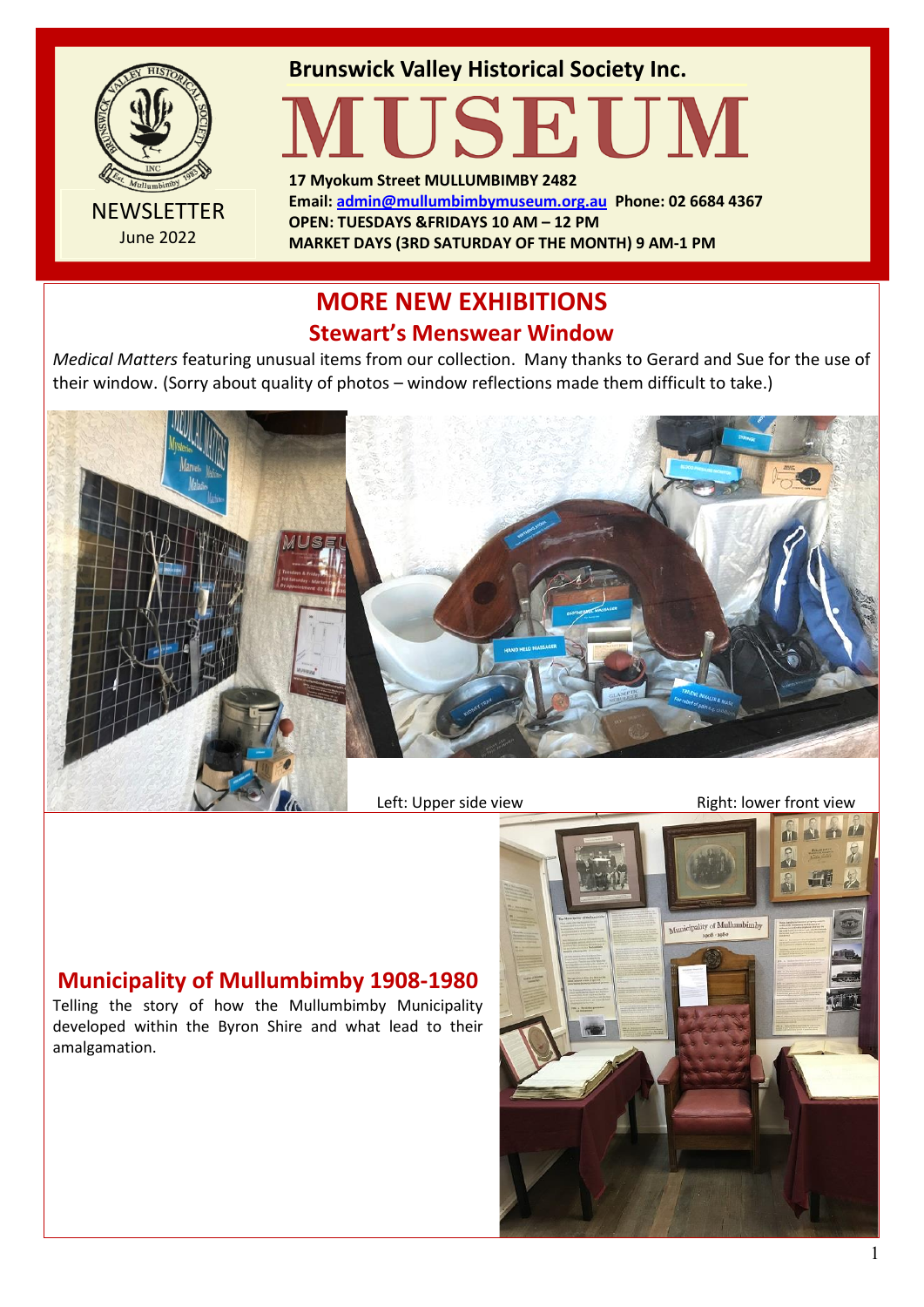# **The Bray Family Papers**

The 'Bray Family Papers' are 'Primary Source Documents' from which the early history of the Tweed is derived. And we are the happy holders of a digital copy, comprising 800 pages of scanned letters, diary extracts and assorted documents, mostly from the quill of **Joshua Bray** (1838 Appin – 1918 Murwillumbah), covering the period 1853-1898, but unfortunately with no significant mentions of the Brunswick. Joshua Bray was pioneer royalty and started carving out his property from the virgin scrub in the early 1860s, creating 'Kynnumboon' near Murwillumbah.

His literary legacy enabled **Mary Kinsman** to put together the Bray family history, published in 2007 as '*Joshua Bray; A Tweed Valley Pioneer'.* But for the time-poor a shorter summary can be found at [Joshua Bray \(1838-1918\) | Tweed](https://museum.tweed.nsw.gov.au/explore/people-places/people/family-stories/joshua-bray)  [Regional Museum \(nsw.gov.au\),](https://museum.tweed.nsw.gov.au/explore/people-places/people/family-stories/joshua-bray) supplemented by Joshua Bray's Obituary at Obituary - Joshua Bray - [Obituaries Australia](https://oa.anu.edu.au/obituary/bray-joshua-26774)  [\(anu.edu.au\)](https://oa.anu.edu.au/obituary/bray-joshua-26774). And complementing this review is the story of Joshua's in-laws, the Nixons, at [90.-Newsletter-November-](https://www.mullumbimbymuseum.org.au/wp-content/uploads/2019/12/90.-Newsletter-November-2019.pdf)[2019.pdf \(mullumbimbymuseum.org.au\).](https://www.mullumbimbymuseum.org.au/wp-content/uploads/2019/12/90.-Newsletter-November-2019.pdf)

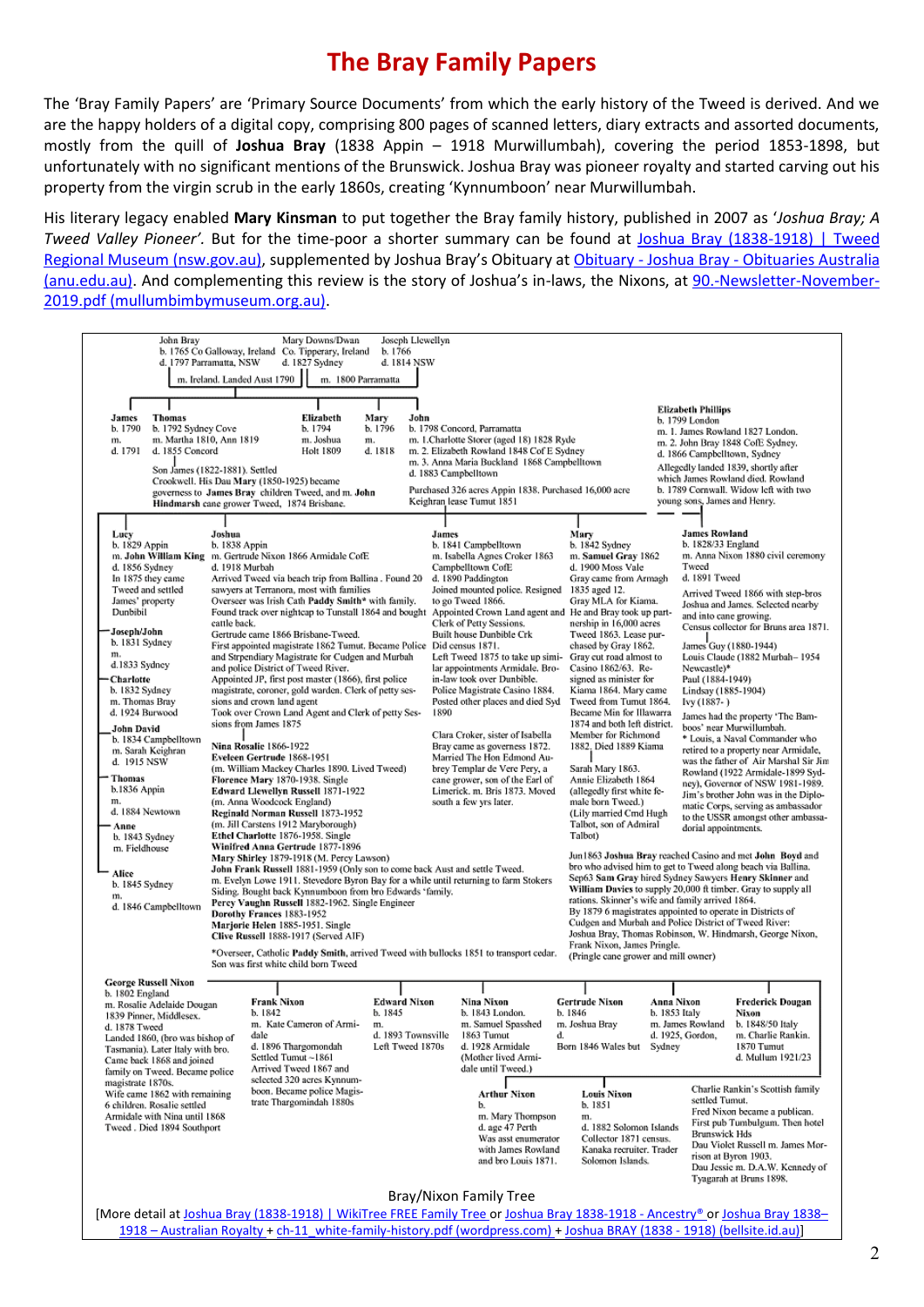The Bray archive reinforces the contention that Joshua and his partner, brother-in-law **Samuel Gray**, owed much of their success to their large Indigenous workforce. (Ditto for the cedar-getters). In his second letter to fiancée **Gertrude Nixon** on 29Jul1863 he said *I get all my work done by the blacks…. Their camp is about 100 yards from the house* (ie **Samuel Gray**'s house 'Coolamon', a little further along the Rous River from where **Joshua Bray** built 'Kynnumboon'.) *There are about eighty or so of them at this camp*…. *This would put you very much in mind of a slave establishment*…. Many Aboriginals are listed by (nick)name, one of the more prominent being '**Grasshopper'**, purportedly the same lad who adopted the eponym **Harry Bray** and took up residence at Byron Bay (and features at [First-People-of-the-Brunswick-Part-](https://www.mullumbimbymuseum.org.au/wp-content/uploads/2022/03/First-People-of-the-Brunswick-Part-1.pdf)[1.pdf \(mullumbimbymuseum.org.au\).](https://www.mullumbimbymuseum.org.au/wp-content/uploads/2022/03/First-People-of-the-Brunswick-Part-1.pdf) His father, King Bobby of Bumberbin, aka **Bobby Bray**, could be one of the 'Bobs' listed in Bray diaries.)

**Grasshopper** had an interim holiday in Sydney, the diary entry of 25Oct1865 recording that *James and Grass started for Sydney*…, and returned 18Dec1865, at which time **Harry Bray** would have been 15yrs old. **Florrie Bray**'s memoire *'My Mother Told Me; Memories of a Pioneer family'*, posthumously published 1997 by Noella Elworthy (nee Bray), recounts that *They rode to the Clarence and caught the steamer from there. My uncle* (**James Bray**) *expected Grasshopper to be alarmed or at least surprised at the ship and the size and sights of Sydney, but Grasshopper kept a still, grave face and took everything as if he had been used to such things all his life. He was given a new suit of clothes and hat and boots, and then my uncle took him to the train to visit relatives at Concord*….

What follows are some extracts to give a flavour of Bray penmanship, mostly abbreviated quotes of various Aboriginal goings-on gleaned from these 'Family Papers':

Pg22: Letter to **Gertrude Nixon** of Avenex, Tumut, from **Joshua Bray** at Cassino, Richmond River, Friday 26Jun1863: *My beloved Gertrude, I arrived here safely this morning*….

Pg23: *I left Sydney on Monday last in the Agnes Irving and was as usual very sick all the way up, and could not eat anything, my horse was sick too, he is scarcely well yet – I landed at the Elbow* (now Lawrence) *on Wednesday morning…. It is a lonesome place to travel, all thick black looking forest, and no houses…*. *I camped about ten miles from here last night..., made a fire and rolled myself in my horsecloth*…. *This is quite a little town a few houses scattered here and there.… Mr Fawcett, the Police Magistrate was very kind, he has sent to*

Pg24: *see if any of the Tweed blacks are anywhere about, to get one to show me the short way over to the Tweed. The "short way" is a road that Mr Gray cut through the scrub from the upper Tweed….* but *it is utterly impossible for even a footman to go through the jungle, it is a mass of vines like ropes*…. *There are two men here Mr Boyd and his brother* (of Cudgen), *they know our family at Sydney. Mr Boyd also advises me to go round the beach, he says he will come with me to Lismore eighteen miles down this river, and see if any of the blacks are there*….

Pg26: To **Gertrude Nixon** from **Joshua Bray,** Walumban, Tweed River, Wednesday 29Jul1863:

*My Dearest Gertrude.… I sent a message for the post about a fortnight ago – my messenger is a black fellow, I sent him on foot to Ballina, where I have all my letters sent – about 70 miles from here – I waited ten days and then got impatient. So I got in the boat and went after him, or rather to meet him. I found him at Coogeen, about 20 miles down this river, where there is a tribe of blacks camped – he had only got back that far the day before….*

Pg30: *I have a man and his wife here* (**Paddy Smith**)… and *another old man – with the exception of them, I get all my work done by the blacks. I have 16 or 17 blacks at work every day.… they dug a drain a mile long, eight feet wide, and three feet deep – in fact they do nearly all my work, but I have a great deal of trouble looking after them. Mr Gray got a good many of them here, he had two or three and twenty at work one time, but they keep going and coming. Their camp is about 100 yards from the house. There are about eighty or so of them at this camp – old men, women and children. This would put you very much in mind of a slave establishment – but I always have to carry my revolver loaded with me..., and always having the pistol they know they are bound to do as I order them…. I have one very big fellow called Midshipman, he is a nasty looking fellow but a good workman….*

Pg32: *I always keep my eye on him – he has killed whites before now – all the others are Walumban blacks* (Grasshopper/Harry Bray was born ~1850 Qld, probably Nerang?) *– but this fellow – he is from the Logan or somewhere there – he has been at all the murders that have been committed about this part – his name is Mischiefman– he is a rascal, but… I always have my pistol….*

Pg37: *There are about 20 cedar cutters living on the river…, they live at a place called Terranora about 25 miles from here…. They all have little huts there and most of them have wives and families – their families are brought up pretty much the same as the blacks – without any education and very little knowledge of a Supreme Being*….

Pg41: *I teach Paddy Smith's children for two hours three times a week – a boy and two girls – they can just read and write…. On Sunday I teach them their Catechism, and make them read the Testament for an hour - they are Catholics, so I have to teach them the Catholic Catechism…. When Mary* (his sister Mrs Gray) *comes up we will have prayers….*

Pg42: *When I get up I go and shout out and call all my blacks together and count them – and tell Mrs Smith how many pints of flour to give them. I allow a pint each for meal….*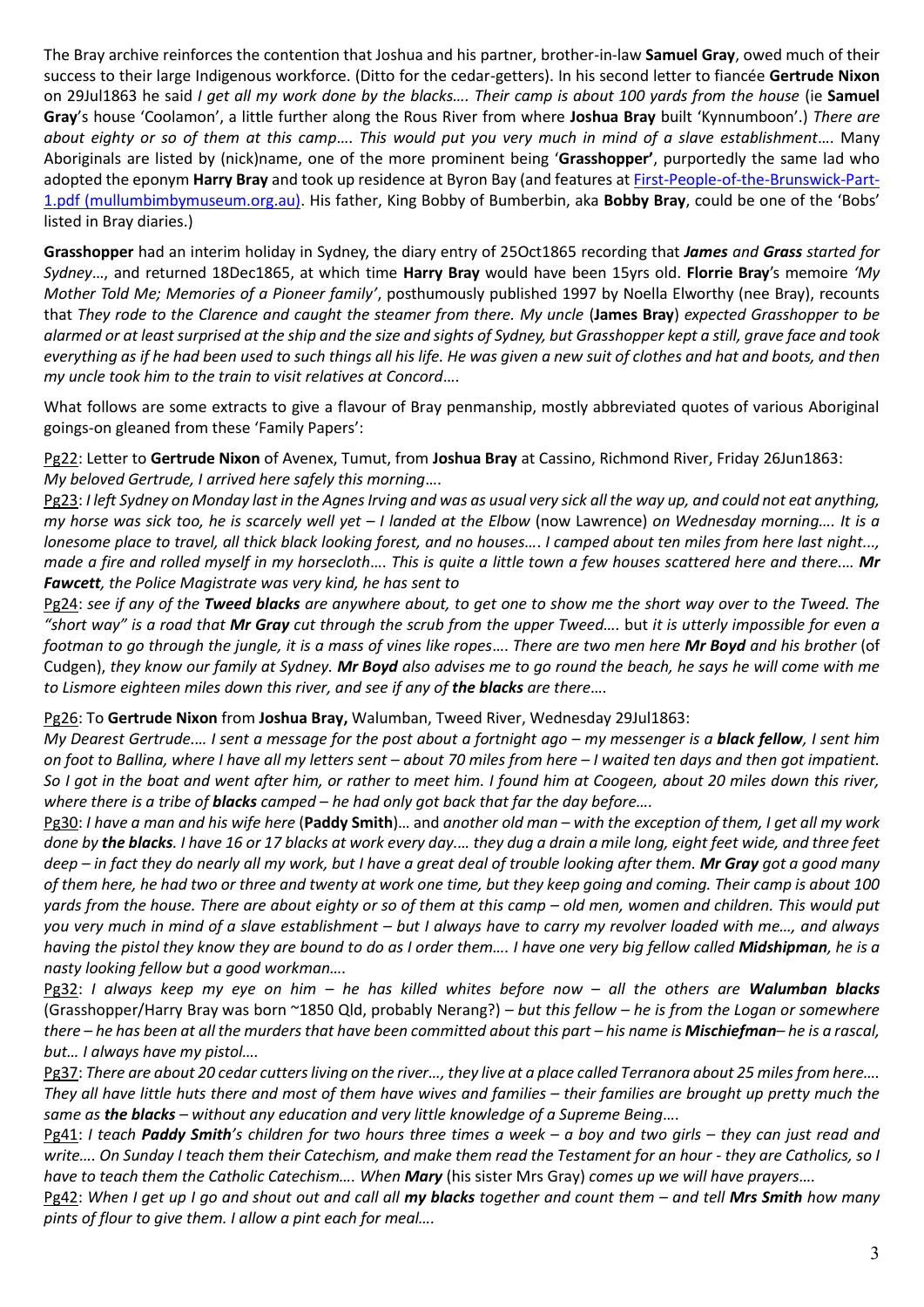Pg43: *I then regulate them, send some to split with Paddy Smith*…. and *some more to draw timber with the other old man…. I send more at all sorts of other work – it takes me generally until dinner time to travel from one party to another to see that they are going on properly – and show them how to do anything that they do not know*….

Pg45: *My blacks never go away without asking for my permission. I often give three or four of them a day to hunt…. I never let any but the working men come near the house, I intend to put a paling fence round the house before my sister comes and never allow them inside of it….*

#### Pg55: To **Rosalie Adelaide Nixon** from **Joshua Bray**, Walumban Plain 2Sep1863:

Pg56: *A few days ago I made an attempt to go to the top of Walumban…. – I took a black boy of mine (Grasshopper) and went up the river on the boat eight or nine miles and then walked to the mountain*….

#### Pg61: To **Gertrude Nixon** from **Joshua Bray**, Walumbin, Tweed River 1Jan1864:

Pg62: *When I had mail last time I took it 25 miles and then after hunting about for a day for Grassman's Camp*.*…*

Pg68: *I want you to tell me where you think the blacks go to after they die…. They would not be sent to Heaven to associate with us – at least I think not*…. *Perhaps they are taken to other planets – perhaps each planet is a little Heaven where the different classes of people are sent*….

Pg 75: *I sent Paddy Smith for a team of bullocks, which he had at a place about 30 miles from here. I sent two black boys with him, when they were about half way home, Paddy fell in with a cedar cutters encampment and when he got drunk the boys came home with the bullocks. They watched them out in the bush all night, they had no means of making a fire and nothing to eat, but they took care of the bullocks. One of the boys was only given to me a short time previous by his father. I call him Dulcimen…, they can be relied on*….

[Some letters appear to be missing. At pg39 of **Mary Kinsman**'s book is a reference to letters from **Joshua Bray** to **Gertrude Nixon** in Jul1864 in which he recounts his trip to Tunstal Station near Lismore to buy cattle. Portion of one letter quoted at pg40 says …*I brought two black boys with me and we had three horses, no packhorse, we carried our things on the horses we rode. I had a small boy, Grasshopper, so I put most of the things on his horse*.…

*My two black boys had never been away from the Tweed in this direction before and were frightened – they always kept close to me. When those blacks go into a strange place they are frightened of the other blacks – whenever blacks see a strange black they always kill him, so you may guess how close they stuck to me….*

At pg41 of her book Kinsman quotes a Bray letter of 30Aug1864 in which he reports being stranded for 5 days on the return trip and running out of food …*Grasshopper caught a very large snake one day. I eat part of him, and was glad to get him. He was a large scrub snake about 9 feet long and as thick as my arm*….]

### Pg 287: To **Joshua Bray** from **Edward Nixon**, Casino 25Nov1872:

Pg 288: *I was obliged to …. .... (??) little Grasshopper's colt - he knocked up on the road. The horse that I got for him is one that went melancholy and mad years ago*…. (This is the last reference to '**Grasshopper'** on the Tweed. On 10Sep1873 diarist and cedar-getter **Dick Glascott** records '**Grassman'** at Possum Creek in the Brunswick district.)

### Pg316: To **Gertrude Nixon** from **Joshua Bray**, scattered pages unknown date ???

Pg327: *I went down to the Diman (blacks camp) at twelve o'clock, there I found two of the cedar choppers (white people) with rum making the blacks drink, doubtless with the intention of coaxing some of them away…, you may depend I astonished them, and started them off pretty quickly, they live twenty five miles from here…, they are the worst degraded set of men I ever saw having come I have no doubt from the lowest walks of life*….

#### Pg 433**:** To **Frank Nixon** from **Joshua Bray**, Walumban 15Nov1863:

Pg 435: *… sometimes I have to go from home for two or three days, to take delivery of goods from the vessels at the heads, and whilst I am away on such journeys as that Paddy (my man) cannot manage the blacks – They rebel. I have complete sway over them myself.… sometimes I make them conform to certain strict regulations….*

### Pg720: Foolscap book used for the **Gray-Bray Diaries**. Starts 1Jan1865:

Pg721: 29Jan1865: *Grasshopper and Hopping Bob started for Tyalgum*…. 5Feb65: *Abraham, Peter and Grasshopper left for a spell.* 15Feb65: *Mr Bray started up for Tyalgum about 10AM, Antony and Broken Nose packing and riding, he had with him Jack, Ching and Nelson, Johnny and Midshipman went along….*

Pg722: 17Feb65: *Johnny from Tyalgum with a letter*…. 20Feb65: *Let the gins dig out the last of the potatoes*….

Pg723: 28Feb1865: *Jemmy, Sandy and Kitty helping to get some cane trenched*…. 1Mar65: *Jemmy, Sandy and Polly digging cane trenches*…. 2Mar65: *Sandy left to look for news of the surveyor's camp…. gins sorting potatoes*….

Pg724*:* 13Mar65: *Sandy and Nelson brought the news that Ching and Jack had run away….*

Pg725: 7Apr1865: *Jemmy killed two cockatoos at one shot, he had only just begun to use a gun….*

8Apr1865: *Jackey Bandash returned and reported Peter, Grasshopper and Abraham to be on their way*….

Pg728: 19May1865: *Abraham, Grasshopper and Midshipman came about noon….* 25May1865*: Old Wamp and Nora came this evening and took a box of honey.*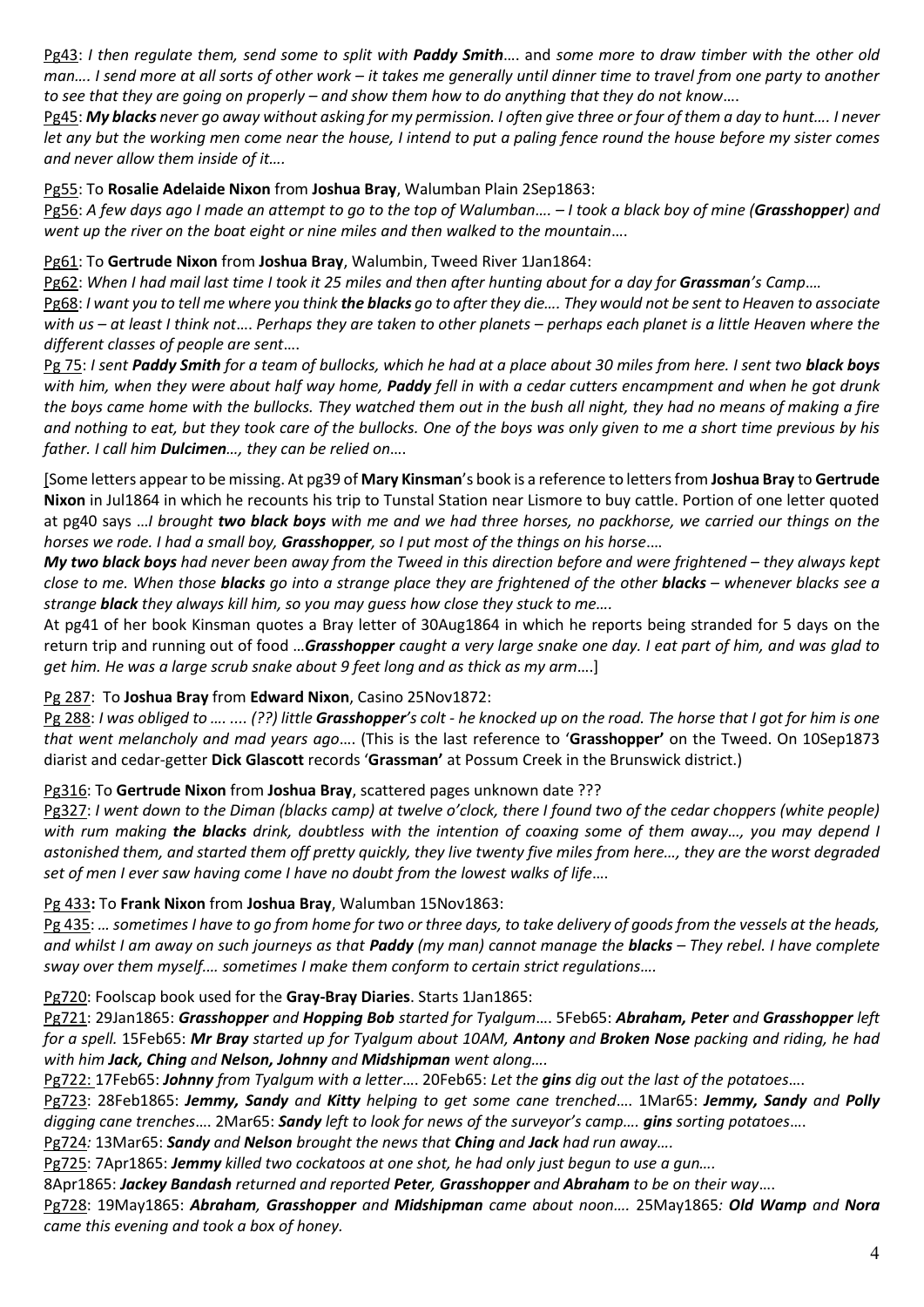Pg729: 13Jun65: *6 blacks worked from dinner time at the drain, Bungary and Johnny came down from Tyalgum….*

Pg732: 28Jul65: *Grasshopper* went *to meet* (Isaiah) *Rowland the surveyor who is surveying a road from the Richmond over to the Tweed….* 4Aug65: *Abraham and Grass made a road up at the pit.* 8Aug65: *Old Sandy came fetching a letter from Mr Gray*….

Pg733: 19Aug65: *Long Bob and Johnny went away.*… 22Aug65: *Nelson, Abram and Grass went away, gave them 11 shillings.*

Pg734: 10Sep1865: *Scolded Pat Hays and Jemmy for going to the River when Mr/Mrs Gray was bathing….*

Pg736: 18Oct1865: *Sergeant Thompson and Old Abraham came up from Terranora*…. 25Oct65: *James and Grass started for Sydney.…* (Bray's underlining).

Pg737: 9Nov1865: *Bungary and Betty got more Tamarinds for jam*…. *Russian Bill proposed to Ellen – asked Mr Gray for her*…. Pg739: 18Dec1865: *Thompson came up reported that the Liberty came in on Saturday night. Sarah Boyd came down in the vessel and Grasshopper* (returned with her from Sydney?) *Received a letter from James sent by Grass….* 21Dec65: *Betty and Polly* carting water*….* 23Dec65: *Grasshopper came home* with mail *– having been 3½ days away….*

Pg741: 12Mar1866: *Ching and Long Bob have bolted*.

Pg742: 27Apr1866: *Liza* (?) *got blind drunk, I put a chain and lock on the door*.

Pg743: 21May66: *Old Sandy, Abraham, Grass and Young Jack came up from Terranora….*

Pg744: 29May1866: *Old Bob came from Tyalgum*. *Callaghan came up from Terranora to get blankets for blacks…, gave out 3 to Flat Nose, his gin and little girl*…. 1Jun66: *Nelson, Long Bob and Ching… came up for blankets*….

9Jun1866: *Old Bobby came up from Coogen* with letter from **Fawcett**….



'*James Rowland and Tweed Aborigines*' was the caption to this photo from Mary Kinsman's book. (Rowland died on his property, 'The Bamboos', across the Rous River from Kynnumboon, in 1891) (Isaiah Rowland, apparently unrelated, surveyed the NSW/Qld border, and died 1878)

Pg745: 25Jun1866: *Had Abraham and Grass helping me to deepen drain…. Dug out a black woman's skull, it was quite rotten…*

Pg747: 12Aug1866: *Eliza was saucy – gave her a scolding*…. 19Aug66: *Found Old Mary Ann stealing corn*… (Wife of Bungaree was Mary Ann Mitchell)…. 20Aug66: *Found two gins had bolted last night*…. 21Aug66: *Walumban Johnny and Cranky Jimmy came*… to help with corn…. 24Aug66: *Pat Smith and Merrylegs came for me to go to the chain*…. 4Sep66: *James sent Little Johnny* (aka 'Young Johnny'?)

Pg748: 12Sep1866: *Shelling corn. Bob the blackfellow came home from Tyalgum*.

16Sep1866: James' blacks causing trouble*. James Bray came over after dark (having left Dunbible at sundown)…. After he had some tea our suspicions were aroused through a communication with Clarke about the blacks. James made up his mind to return home immediately*.**…** *So after getting the firearms, they went to the camp for James' blacks (Boney and Jemmy) but they ran to the river and swam over. Bray and Clarke ran up to the Skinners…, and succeeded in getting to the other arm, where the boat was, before the blacks got there, they then pulled up to Dunbible secured some blacks – chained up Walumban Johnny until morning, but let them all go again*.

17Sep1866: *The blacks all cleared away from Dunbible this morning. There were ten of the Tyalgum (Richmond) blacks camped close to James Bray's place last night. It is our opinion that they intended to attack the place at daylight this morning*…. **James Bray** *came over at dinner time with little Johnny*….

[According to **Mary Kinsman**, the **James Bray** diary for 16Sep1866 (pg72) records that *I got Bony & Jimmy to accompany me to the Coolamon*…. Timber-getter **Henry Clarke** *said my place was not safe as the Tyalgum blacks had left their gins up there and that meant mischief…. When we got to the camp the Blacks immediately ran away and swam the river – We then made all haste at Skinners and made our way through the brush on the middle arm. We succeeded "Thank God" in reaching the boat before the blacks – made our way home to Dunbible and surprised the camp – making Wollumbin Johnny a prisoner – and... the following grim warriors – Jacky Bundash – Big Jimmy– Jimmy Kelly or Scrammy Jimmy – Wigam – Monday - Big Billy – Dickin – Charley – and two of three names unknown – the names of my own blacks that were*  implicated in the plot were Jacky Merrylegs – Bony – Pointer – Jimmy Crow – Jimmy – or Talgemma – Bob and Wallumbin